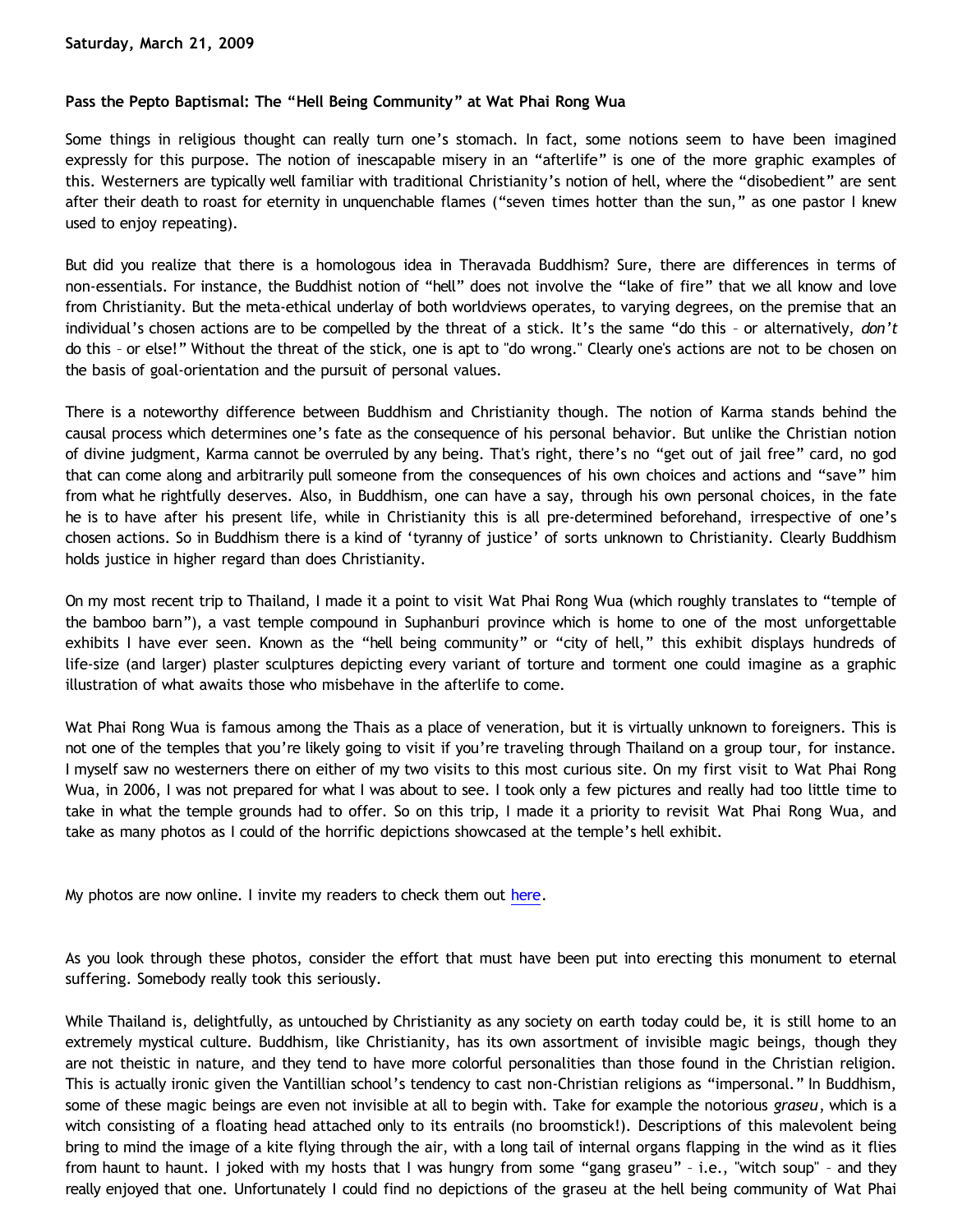Rong Wua.

If you're ever planning a trip to Thailand and have never been there, please feel free to contact me if you have questions (e-mail: [sortion@hotmail.com\)](mailto:sortion@hotmail.com). I've traveled to this precious kingdom five times now, and it never fails to amaze me. But there are precautions one should keep in mind while visiting "the land of smiles." If you're traveling with a group, you'll probably be better insulated. But I have never traveled with a group in Thailand, and have always mingled only with the locals, which I think is preferable anyway. (Seriously, why go to the other side of the earth only to sit next to some obese sixty-year-old from Indiana the whole time? No, I'm not knocking Indiana...) Then again, moving among the locals can expose you to certain unpleasantries that westerners might not be used to. For me, that's still preferable to hanging around the established tourist traps, which nauseate me to no end.

by Dawson Bethrick

Labels: [Buddhism](http://bahnsenburner.blogspot.com/search/label/Buddhism), [Hell](http://bahnsenburner.blogspot.com/search/label/Hell)

*posted by Bahnsen Burner at [6:00 AM](http://bahnsenburner.blogspot.com/2009/03/pass-pepto-baptismal-hell-being.html)*

**9 Comments:**

[madmax](http://www.blogger.com/profile/14375140131881725965) said...

Dawson,

Good to have you back!

Interesting post about Thailand. That is a place I must visit. But I have a question. You say:

"...while in Christianity this is all pre-determined beforehand, irrespective of one's chosen actions."

While you were gone, we were having a discussion about free will and Christianity. Robert Bumbalough made the argument, with which I agree, that Christianity's omniscient god demands hard fatalistic determinism. But yet as far as Christian doctrine goes, Christians will argue that we have free will. This is their answer to the problem of evil. Now I don't think for a moment that their free will defense could ever stand given its inherent contradictions. But, in comparing Christianity to Buddhism, the Christian could make the claim that their religion does stand for justice because God gave humans free will. Again, I know that can't be reconciled with omniscience and omnipotence, but it is a Christian doctrine. At least of Catholicism as I understand it. Now, as for Calvinism, well I'm not sure if they still believe in predestination or not.

[March 21, 2009 12:32 PM](http://bahnsenburner.blogspot.com/2009/03/6314984941299637953)

[Bahnsen Burner](http://www.blogger.com/profile/11030029491768748360) said...

Hi Madmax,

Thanks for your comment and interesting questions.

Madmax: "Interesting post about Thailand. That is a place I must visit."

It really is an amazing experience. It's not like visiting Canada or something so similar to our western culture. Yes, it's a long series of flights, and it's very hot all the time, but if you can stomach these (I can barely, but I do it anyway), then you're in for a real adventure.

I wrote: "...while in Christianity this is all pre-determined beforehand, irrespective of one's chosen actions."

Madmax: "While you were gone, we were having a discussion about free will and Christianity. Robert Bumbalough made the argument, with which I agree, that Christianity's omniscient god demands hard fatalistic determinism."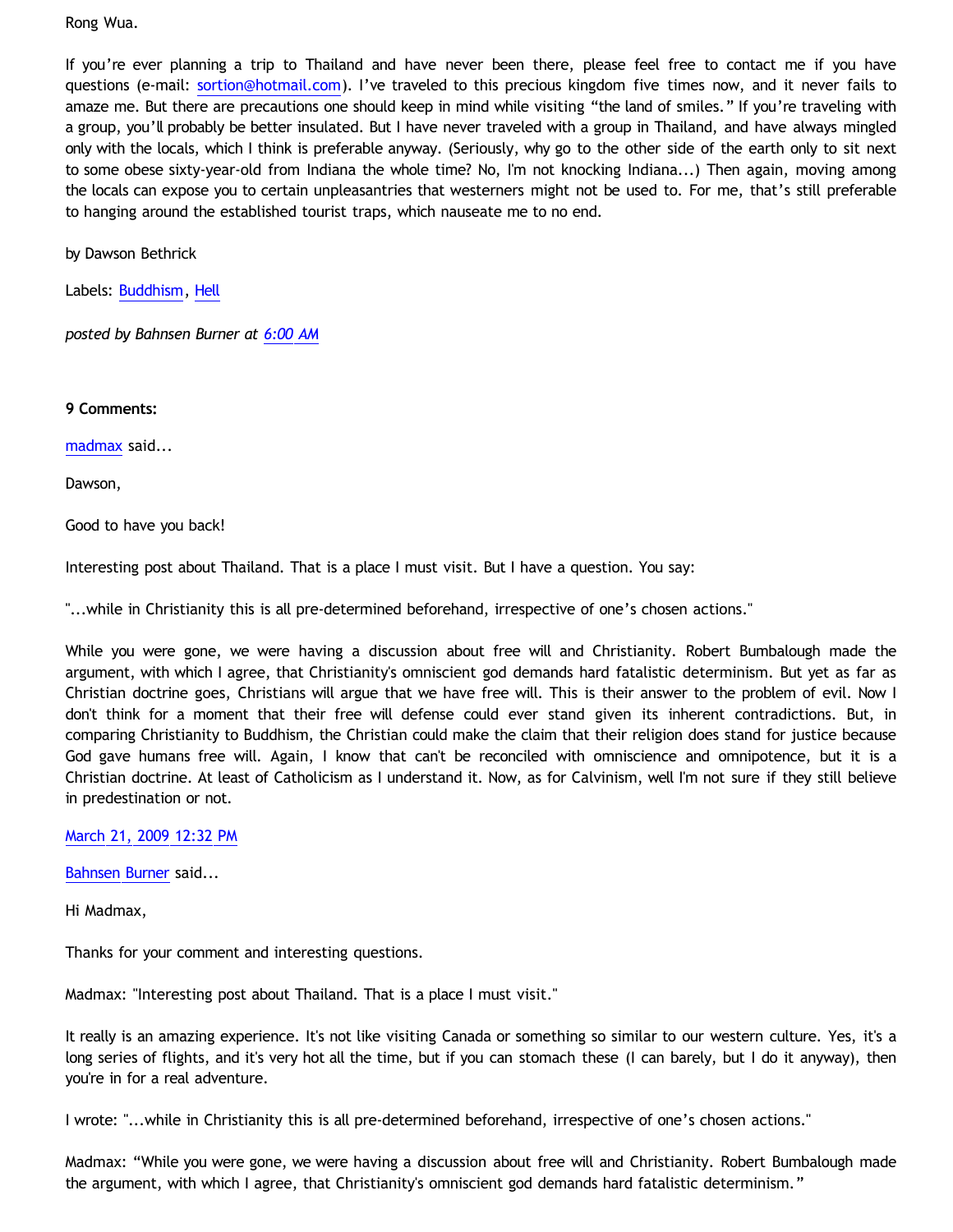Right. For instance, Robert wrote (22 Feb. 2009):

"Christianity's doctrine regarding prophecy is problematic. If prophecy is real, then the future already exists, and hard deterministic fatalism is true."

There's no denying that Christianity affirms a fatalistic determinism.

Madmax: "But yet as far as Christian doctrine goes, Christians will argue that we have free will."

Well, they will affirm that we have free will, that's true. But clearly this position is undermined by the determinism inherent in New Testament theology. On the Christian view, free will would at best be an illusion. Though you most likely won't find a lot of Christians admitting this. It's one of those "paradoxes" or "apparent contradictions," we're told, the solution to which we may never know, but which "God" knows. (Yes, I've seen this kind of defense before.)

Madmax: "This is their answer to the problem of evil."

I don't think this is a very good answer to the problem of evil. As I point out in [my last blog,](http://bahnsenburner.blogspot.com/2009/03/was-adam-created-perfect.html) which touches on this topic, there are, according to the gospels and other biblical texts, supernatural beings other than the Christian god which are supposed to be evil. There are demons and devils, Satan, etc. Evil spirits. Are these products of human free will? Who created these beings? Were they originally created "good" but misused their free will to become evil? Perhaps that may be something some Christians might argue, but it compromises the position that human beings (collectively) are responsible for the existence of evil. It would acknowledge that evil exists independent of human choices.

Also, does the Christian god have free will? If so, and Christians hold that it will always be good, and will never stray from being good, then they affirm that it is possible to have free will and never do evil. Some Christians have stated that their god would have had to create human beings as robots to guarantee that they would not choose evil over good when the opportunity for such a choice arose. But these same individuals probably do not think their god is a robot, and yet they affirm that it has free will and will never do evil. It seems that it would have been easy for the Christian god to have avoided the problem of evil if it were smarter in its creative decisions: just create human beings (and any other beings endowed with free will) with perfect judgment, that way whenever they face a choice, they always employ their free will according to perfect judgment. Thus they would have free will and also always choose good. But since Adam and Eve, according to the Genesis myth, did choose to do evil (i.e., to "transgress God's law" as it were), this is evidence that they were not created with perfect judgment, that they were actually created with imperfect judgment, which means they could not have been perfect creations. They were created with a flaw, a defect, an imperfection. So one would be wrong to call their creator "perfect," since clearly it created imperfect creatures. A creator which creates imperfect creatures could not rightly be called a *perfect* creator.

Madmax: "Now I don't think for a moment that their free will defense could ever stand given its inherent contradictions. "

Right. Neither do I.

Madmax: "But, in comparing Christianity to Buddhism, the Christian could make the claim that their religion does stand for justice because God gave humans free will."

Well, Christians could (and do!) make all kinds of claims all the time. But the assumption that "god gave humans free will" does not undo the fact that orthodox Christian soteriology teaches that all human beings are born into sin, and therefore deserve everlasting punishment, but for no merit of their own certain individuals have been "elected" to escape what they, according to Christian theology, rightly deserve, and enjoy eternity in "paradise" with the creator, who essentially has the power to suspend justice at whim, whenever it feels like it, because it can do whatever it pleases (cf. Psalm 115:3). Simply giving human beings free will does not mean it is a just creator, any more than giving us 10 fingers and two nostrils makes it just. In Buddhism, you earn your fate. In Christianity, there's nothing one can do to earn his fate; it's not in his control whatsoever.

Madmax: "Again, I know that can't be reconciled with omniscience and omnipotence, but it is a Christian doctrine. At least of Catholicism as I understand it. Now, as for Calvinism, well I'm not sure if they still believe in predestination or not."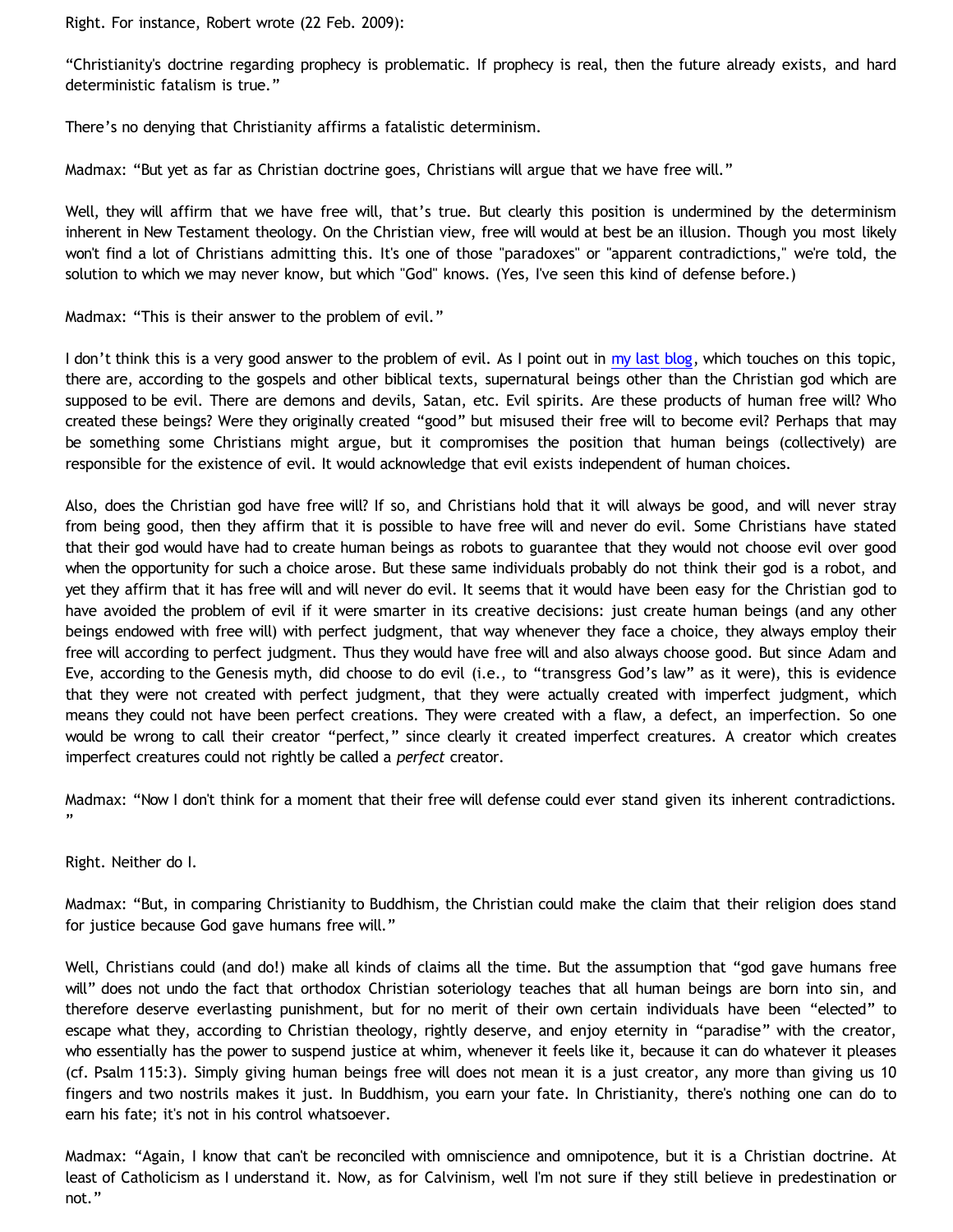Calvinism, even though many of its adherents would protest, is extremely deterministic. It's internal contradictions are especially toxic on this matter. I think [this cartoon](http://1.bp.blogspot.com/_V452Ll6JHAE/Sb5SkDrA13I/AAAAAAAAAUE/9KBkqbPJ8yA/s1600-h/therules.jpg) is accurate.

Did any of this help answer your questions?

Thanks! Dawson

[March 22, 2009 11:38 PM](http://bahnsenburner.blogspot.com/2009/03/7556925039581412832)

[madmax](http://www.blogger.com/profile/14375140131881725965) said...

"Did any of this help answer your questions?"

Oh yes. Thanks!

The problem for me is that there are so many versions of Christianity that it is difficult to get to the fundamental philosophical premises. I was never certain if predestination was central to all of Christianity or just certain sects. You've made a good argument that it is inherent in Christianity itself.

Regarding Buddhism and the Asian world, one Objectivist recently commented that it might be the Asian world that experiences the next individualist/capitalist enlightenment. His argument was that the Asian world has an advantage in that they are not Christian and therefore do not have to overcome the Judeo/Christian/Kantian moral tradition of self sacrifice. He noted that the Asian world has their own craziness (like that crazy Thai place you mentioned in this post) but they don't have Christianity which is especially toxic.

Glad to have you back Dawson.

[March 23, 2009 12:11 PM](http://bahnsenburner.blogspot.com/2009/03/8482147927881773183)

[Bahnsen Burner](http://www.blogger.com/profile/11030029491768748360) said...

Hi Madmax,

Very interesting comments!

Madmax: "The problem for me is that there are so many versions of Christianity that it is difficult to get to the fundamental philosophical premises."

You're so right, there are so many different versions of Christianity that criticism of any point is liable to be deflected because it supposedly does not apply to the version held by the individual you're interacting with. But there is a core set of beliefs that is constant within orthodox Christianity, and that is what I try to focus on in my writing.

Madmax: "I was never certain if predestination was central to all of Christianity or just certain sects. You've made a good argument that it is inherent in Christianity itself."

The notion of predestination is present in several passages of the bible, mostly explicitly in some of Paul's writings. But the New Testament is far from wholly consistent on the matter (hence the major divisions on the matter within Christianity). As an example of this, in Edmond Cohen's book *The Mind of the Bible-Believer*, there are two footnotes, on page 19 of the book (footnotes 16 and 17), in which the author lists the verses he found in favor either of Calvinism or Arminianism. He lists 133 verses "clearly militating in favor of Calvinism" and only 23 verses "clearly militating in favor of Arminianism." I have posted these two collections of verses on my website [here.](http://www.geocities.com/katholon/Cal_Arm.htm) Feel free to check them out.

Madmax: "Regarding Buddhism and the Asian world, one Objectivist recently commented that it might be the Asian world that experiences the next individualist/capitalist enlightenment. His argument was that the Asian world has an advantage in that they are not Christian and therefore do not have to overcome the Judeo/Christian/Kantian moral tradition of self sacrifice. He noted that the Asian world has their own craziness (like that crazy Thai place you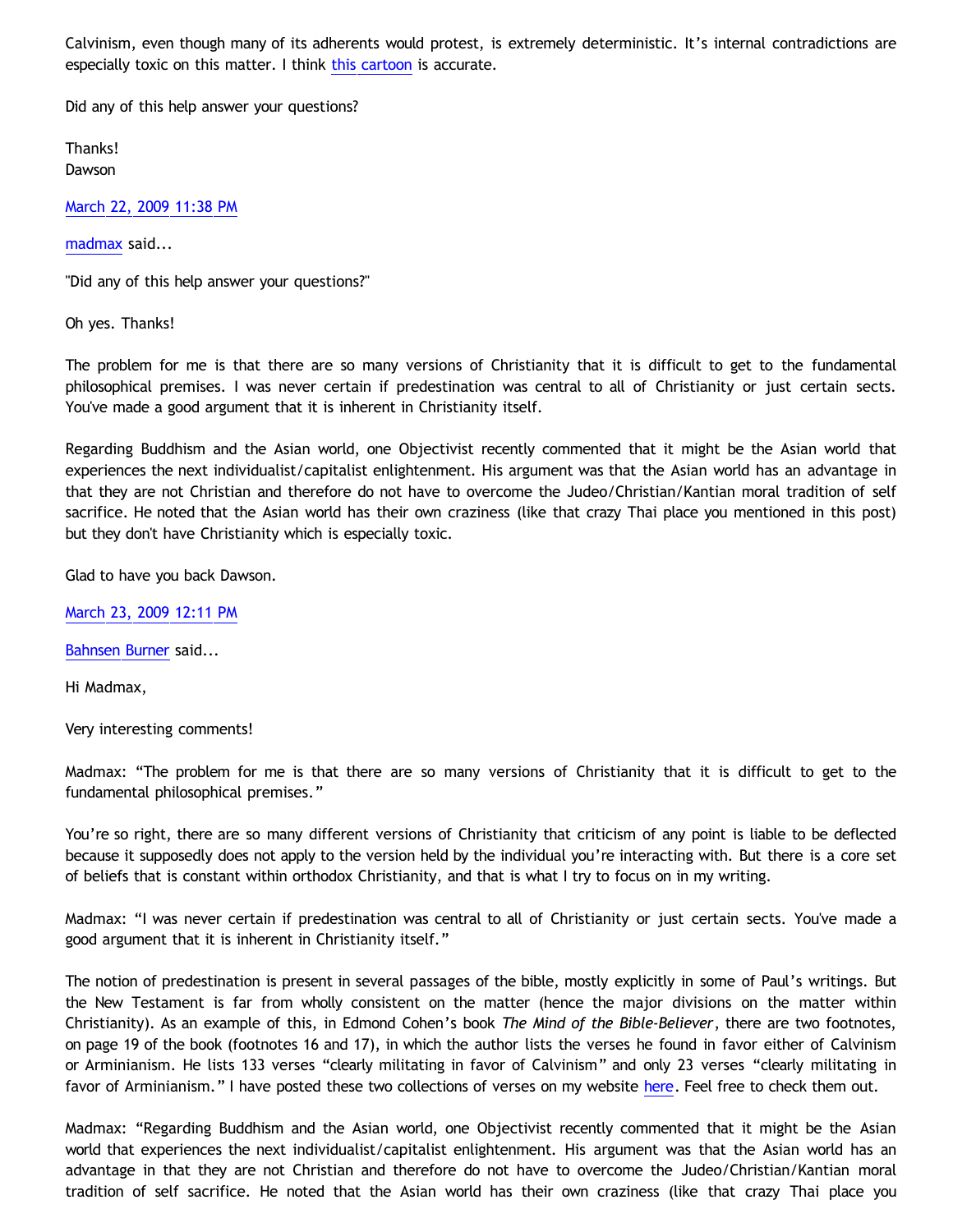mentioned in this post) but they don't have Christianity which is especially toxic."

That's a most interesting argument, and it's true that a lot of Asian cultures are not saddled with Christianity, which really hampers a culture's maturation. And it really is amazing how much bustling commerce takes place on the street at open markets in places like Thailand. That's always one of my favorite things to do when I go there – go to the open markets. You can find just about anything, and you can haggle if you want. Prices are generally pretty cheap to begin with, but in the more touristed areas they're going to see that you're a westerner and automatically quote you a higher price, since they think you've got money. But overall, you can't find more consensual free trade anywhere else.

On the flipside, in addition to the steep mysticism which pervades the culture, they certainly have a different idea of privacy than most westerners do. It's hard to explain in a brief comment like this, but you'd know what I mean when you go into a men's room and there's a woman in there waiting to clean up after you once you've done your business... That always takes a little getting used to for me upon arrival... I'm reminded of Rand's point that "Civilization is the progress toward a society of privacy" (*For the New Intellectual*, p. 84).

Another point I'd make here is that what many of these cultures are lacking, however, is a strong dose of Aristotelianism, which should not be overlooked.

Definitely some food for thought. Is that argument you mentioned posted online? I'd be interested in examining.

Regards, Dawson

[March 24, 2009 6:18 AM](http://bahnsenburner.blogspot.com/2009/03/3607518985023323135)

[madmax](http://www.blogger.com/profile/14375140131881725965) said...

Dawson,

More excellent comments. Also, the Calvinism vs Arminianism list is very helpful. I read Cohen's book on your recommendation and I found it extremely informative but also very dense. That was one of the most difficult books that I have ever read. Also, Cohen is a Kantian and a Jungian which did undermine his arguments somewhat but nevertheless it was a brilliant book. I forgot about that list. I'm glad that you reminded me of it.

Regarding the Asian enlightenment comments, actually it was Paul Hsieh that made them in the NoodleFood comments. For the life of me I can't remember where though. Funny thing is that he had a pro and con list of reasons for his argument. In the con list he mentioned the same thing you did, namely that the Asian world is also lacking an Aristotelian element. I think the closest they ever came to Aristotle was Confucius who is a poor substitute as I understand it.

That's the funny thing about Christianity. The Plato vs Aristotle battle has played out within Christian history itself. First Plato won via Augustine and then Aristotle made a comeback via Aquinas and Albert. But then Plato made an even bigger comeback via Kant. All of this within the overarching framework of Christianity. Now Rand has smashed through the whole edifice and in time will hopefully bring it all down. But in regards to the Asian/Occidental issue, we have the good and the bad and they have neither. If they could somehow get the good without the bad they could take off so to speak. It will be interesting to see how that plays out but I think it will play out over a longer time frame than my lifetime.

Madmax

[March 24, 2009 1:41 PM](http://bahnsenburner.blogspot.com/2009/03/3520900088639743762)

[Bahnsen Burner](http://www.blogger.com/profile/11030029491768748360) said...

Ah yes, Paul Hsieh. That makes sense. I've read some of the stuff on NoodleFood before (there's a lot of content there!), but I think mostly from Diana Mertz Hsieh (sp?). It's been a while, but I recall much of the content on Noodlefood being quite refreshing. I really should put a link to their site and look at it more often… (Then there's the time thing… where does it all go?) I will have to look up Paul's thoughts about Asia. I know from my limited experiences in Thailand and some other places in Asia I've visited, there is a conspicuous lack, at least among the locals with whom I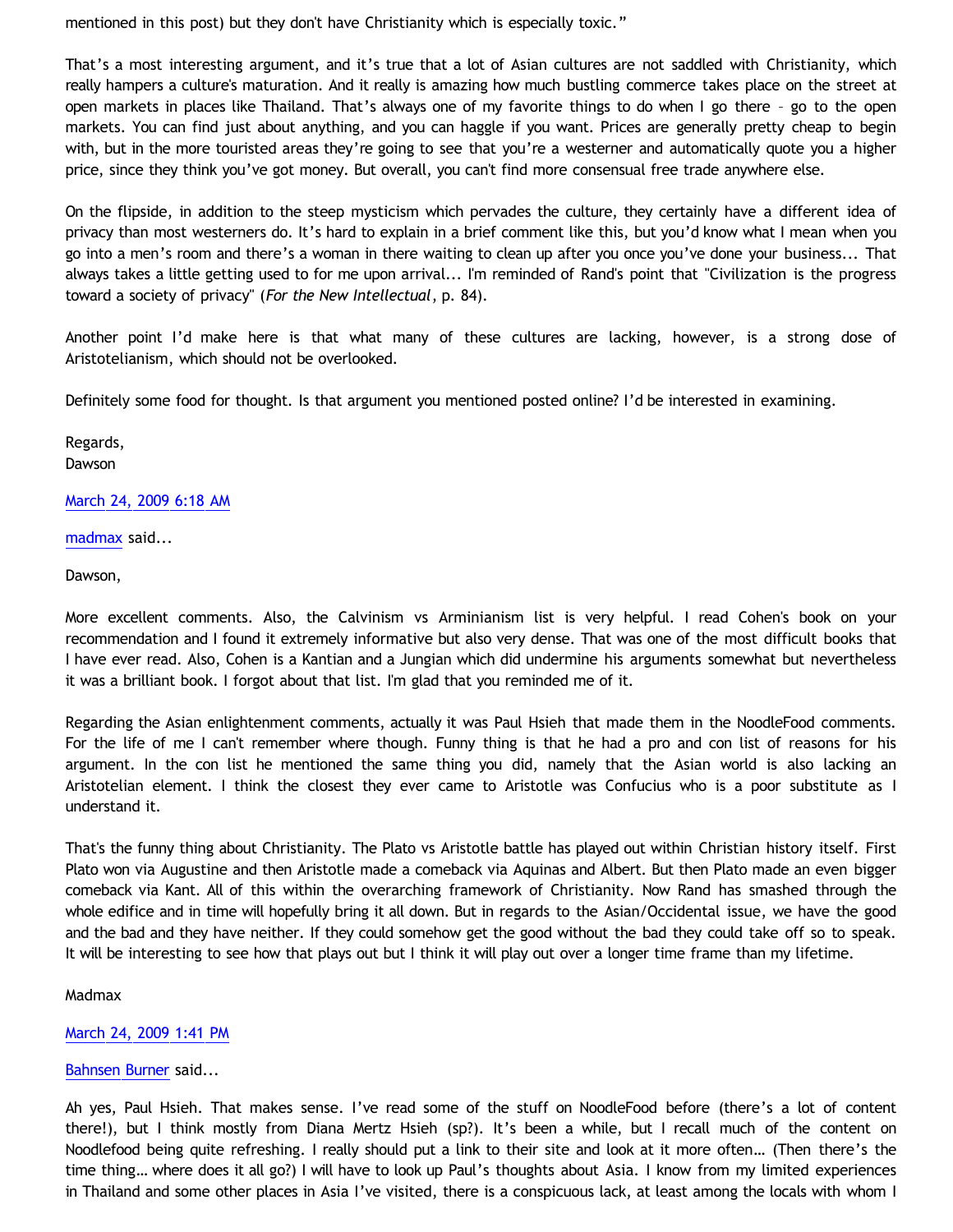've been acquainted, of a scientific understanding of things. I wouldn't call it *all* superstition per se, but a lot of folksy wisdom and old wives' tales seems to serve as the prevailing explanation to everyday things. Walking in the fog, for instance, will make you sick. Wearing socks will stunt the growth of your ankles (as if the stifling heat weren't motivation enough to go open-toed). Patting someone on the back will give him a heart attack. Singing while cooking food brings bad luck. Etc., etc., etc. It's all very interesting learning these things (I'm reminded of the OT prohibition against shaving one's chin, or eating pork, etc.). I suppose these notions have their basis in something, but it's not science. In many ways, they've done the best they could to survive for centuries in an environment characterized by constant heat, regular flooding, abundant flora and fauna, teeming bug life, persistent mildew, etc. Modern technology is like a salve which eases practical burdens. But an intimate understanding of the principles behind it is as alien to them as some of their cuisine is to many westerners. However, a couple things I do sense when I'm in Thailand that I think we 've lost: an emphasis on service (it's full-faucet service everywhere you go there - only gas station attendants know how to fill a car with gas; at the book store, five young ladies wait on me simultaneously when I buy only one book...), a prevailing sense of personal dignity (you don't see people with tattoos on their foreheads and spiky hair-dos running front desks), and an unquenchable drive for progress (seen in their ambitious building and commercial projects). While the economy here in the States is in the doldrums, it's thriving non-stop over there. Skyscrapers are in various stages of construction throughout Bangkok, the malls are still jam-packed with consumers, and everywhere you go people are friendly, optimistic, ready to interact. People are not afraid of each other over there. Here, you can live across the street from someone for five years or more and never learn their name. It wasn't always like that here. Today's America is a lot different from the America of the '70's that I grew up in. In Thailand, you close the doors only to keep the bugs out. In America, you lock them shut and turn on the alarm system to protect your life and limb. Quite a commentary!

I agree, Cohen's book is extremely tedious, way more so than it should be. It would have been very helpful if he or an able editor pared it down some. His whole mind-game approach likens Christianity to a psychological labyrinth, and I think he's right to do so. But sometimes reading him, I feel like I'm wandering into a labyrinth of his own making, simply because in some places he goes on and on, with enormously complicated sentences, often with little sight of any light at the end of the tunnel. He does have a lot to say, and he's trying to say it all. I can empathize with that (look how long some of my stuff rambles!). But I think there could be more focus on relating the points he makes to the topic in which he discusses them, to make the whole easier to comprehend. Reading Cohen, I get the impression of a very agile and tutored mind dictating his stream-of-conscious ideas under the influence of Quaaludes... or something…. Seriously, he probably gets the dense writing structure from Kant, who – as you rightly point out – is one of his chief models. I have no problem filtering out the Kantian garbage, it just makes the process all the more tedious. Nevertheless, in spite of this, Cohen makes some astounding observations, and the different 'devices' which escort the bible-believer's immersion into the cognitive permafrost that is Christianity seems to me a very accurate analysis of the psychosis of bible-belief.

Regards, Dawson

#### [March 25, 2009 9:57 AM](http://bahnsenburner.blogspot.com/2009/03/3933150207718080253)

#### [Robert Bumbalough](http://www.blogger.com/profile/03469718358131331499) said...

Hi guys: Check out the babe in [pic 19.](http://www.geocities.com/watphairongwua/IMG_4712.JPG) She's got some kind-O-nice-rack. Her hard erect nipples show how much she is enjoying the spear thrust into her head. Ha LOL. Those Buddhists who made these statues must have a sense of humor.

[April 08, 2009 6:51 AM](http://bahnsenburner.blogspot.com/2009/03/5833955435645863365)

## [Robert Bumbalough](http://www.blogger.com/profile/03469718358131331499) said...

Why are some of the [demons](http://www.geocities.com/watphairongwua/IMG_4719.JPG) blue and others flesh colored? Does Theravada Buddhism offer a hierarchy of demoniac persons? Are the blue guys the bosses? Does the mythology entail significance to the pointed ears and head horns? Do Thais make jokes about the physical attributes of their demons? Why do the demons get to wear clothes while the damned do not? Are the demons not damned, or are they just putting in an honest day's work?

## [April 08, 2009 7:01 AM](http://bahnsenburner.blogspot.com/2009/03/128044788069793244)

[Robert Bumbalough](http://www.blogger.com/profile/03469718358131331499) said...

Did the skulls in [pic 32](http://www.geocities.com/watphairongwua/IMG_4728.JPG) once belong to the Golden Monks while they lived?